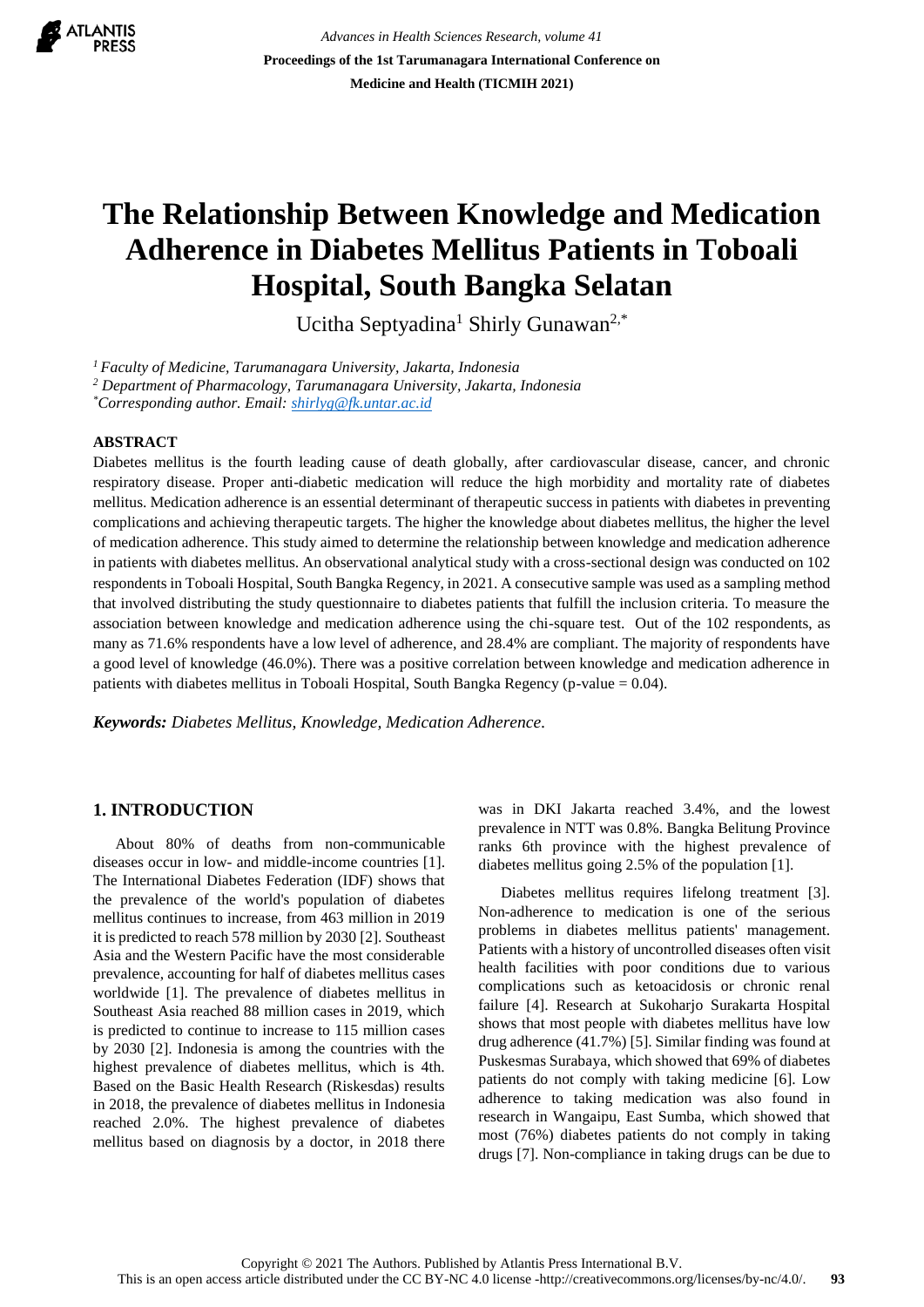insufficient patient knowledge about diabetes mellitus, especially treatment regimens and their benefits [8].

A study at Sukoharjo Surakarta Hospital shows that most diabetes patients had moderate (38.9%) and low (37.5%) knowledge about diabetes [5]. Similarly, research in Wangaipu, East Sumba, shows that most diabetes patients had fair (32%) and low (36%) knowledge about diabetes [7]. Boyoh et al. (2011) found that most diabetes patients (62.1%) have relatively poor knowledge [8]. Therefore, this study aimed to determine the relationship between knowledge and medication adherence among diabetes mellitus patients in Toboali Hospital, South Bangka Regency, Bangka Belitung Islands.

#### **2. RESEARCH METHODS**

An observational analytics study with a crosssectional study design was conducted on 102 respondents who were diabetes mellitus patients taking medication at Toboali Hospital, South Bangka Regency. Samples were taken by consecutive sampling techniques and used questionnaires as research instruments.

#### **3. RESEARCH RESULTS**

Of the 102 respondents, the majority of respondents were 46-55 years with female gender (55.9%). The majority of respondents were high school graduates (45.1%) with less than 1.5 million income per month and had been diagnosed with diabetes mellitus for 1 to 10 years, and most respondents took only one type of diabetes mellitus medication (72.5%). (Table 1)

#### **Table 1.** Characteristics of Respondents

| Characteristic                 | <b>Total</b><br>$(N=102)$ | Percentage (%) | Mean $(\pm)$ SD  | <b>Median</b><br>(min-maks) |
|--------------------------------|---------------------------|----------------|------------------|-----------------------------|
| Age (years)                    |                           |                | $51.3 \pm 10.97$ | 51.5 (23-80)                |
| $16 - 25$                      | $\mathbf{1}$              | $\mathbf{1}$   |                  |                             |
| $26 - 35$                      | 12                        | 11.8           |                  |                             |
| $36 - 45$                      | 20                        | 19.6           |                  |                             |
| $46 - 55$                      | 34                        | 33.3           |                  |                             |
| $56 - 65$                      | 27                        | 26.5           |                  |                             |
| $66 - 75$                      | 7                         | 6.9            |                  |                             |
| $76 - 85$                      | $\mathbf{1}$              | 1              |                  |                             |
| Gender                         |                           |                |                  |                             |
| Man                            | 45                        | 44.1           |                  |                             |
| Woman                          | 57                        | 55.9           |                  |                             |
| <b>Education background</b>    |                           |                |                  |                             |
| Primary school                 | 16                        | 15.7           |                  |                             |
| Junior high school             | 21                        | 20.6           |                  |                             |
| Senior high school             | 46                        | 45.1           |                  |                             |
| Diploma/Bachelor/Master degree | 19                        | 18.6           |                  |                             |
| Occupation                     |                           |                |                  |                             |
| Not working                    | 19                        | 18.6           |                  |                             |
| Farmer                         | 11                        | 10.8           |                  |                             |
| Merchant                       | 13                        | 12.7           |                  |                             |
| Private                        | 3                         | 2.9            |                  |                             |
| Self employed                  | 18                        | 17.6           |                  |                             |
| Civil servants                 | 16                        | 15.7           |                  |                             |
| <b>IRT</b>                     | 14                        | 13.7           |                  |                             |
| Army/Police                    | 7                         | 6.9            |                  |                             |
| Other                          | $\mathbf{1}$              | 1              |                  |                             |
| Income                         |                           |                |                  |                             |
| $<$ 1.5 million rupiah         | 47                        | 46.1           |                  |                             |
| $1.5 - 2.5$ million rupiah     | 22                        | 21.6           |                  |                             |
| $2.6 - 3.5$ million rupiah     | 18                        | 17.6           |                  |                             |
| $> 3.5$ million rupiah         | 15                        | 14.7           |                  |                             |
| Period of diagnosis            |                           |                |                  |                             |
| $< 1$ years                    | 25                        | 24.5           |                  |                             |
| $1 - 10$ years                 | 77                        | 75.5           |                  |                             |
| Number of diabetes drugs       |                           |                |                  |                             |
| 1 type of medicine             | 74                        | 72.5           |                  |                             |
| 2 type of medicine             | 26                        | 25.5           |                  |                             |
| 3 type of medicine             | $\overline{c}$            | 2.0            |                  |                             |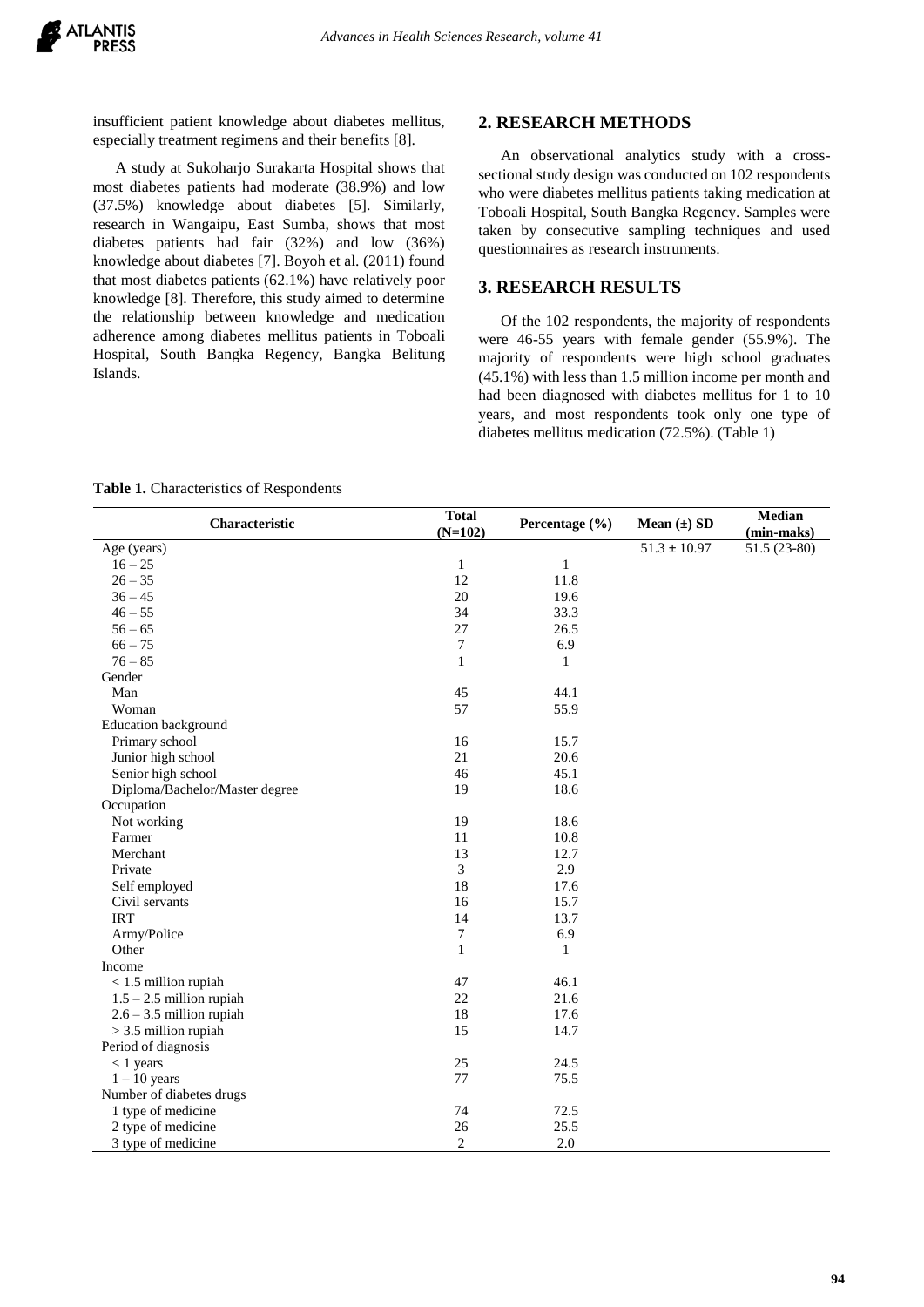|  | Table 2. Knowledge of diabetes mellitus |  |  |
|--|-----------------------------------------|--|--|
|--|-----------------------------------------|--|--|

| Level of knowledge | <b>Total</b><br>$(N=102)$ | <b>Percentage</b><br>$\frac{9}{6}$ |  |  |
|--------------------|---------------------------|------------------------------------|--|--|
| <b>Bad</b>         | 27                        | 26.5                               |  |  |
| Fair               | 28                        | 27.5                               |  |  |
| Good               |                           | 46.0                               |  |  |

**Table 3.** Level of medication adherence in diabetes patients

| <b>Medication adherence</b> | Total<br>$(N=102)$ | Percentage<br>$($ %) |
|-----------------------------|--------------------|----------------------|
| Non-compliant               | 73                 | 71.6                 |
| Compliant                   | 29                 | 28 4                 |

Table 2 shows that most of the respondents in this study, namely 47 people (46.0%), had good knowledge about diabetes mellitus. Table 3 shows that only 29 people (28.4%) were classified as compliant.

The level of knowledge was assessed based on respondents' answers in a questionnaire consisting of 24 questions. Of the 24 questions asked, most respondents understood the basic understanding and some complications of diabetes mellitus and the impact that can occur if not handled properly. The majority of respondents had good knowledge of diabetes mellitus (46.0%). (Table 2)

Medication adherence to diabetes mellitus medication was assessed based on translated and modified Morisky Medication 8 item Adherence Scale (MMAS). The majority of respondents were categorized as noncompliant (71.6%). (Table 3)

**Table 4.** Diabetes Mellitus Knowledge Questionnaire

| No. | <b>Ouestion</b>                                                                                                               |      |      | $T^*(\%) F^{**}(\%)$ Answer |
|-----|-------------------------------------------------------------------------------------------------------------------------------|------|------|-----------------------------|
| 1.  | Diabetes mellitus is an over-sugar disease in the blood.                                                                      | 80.4 | 19.6 | T                           |
| 2.  | One of the causes of diabetes mellitus is due to the lack or absence of the hormone insulin.                                  | 70.6 | 29.4 | T                           |
| 3.  | Diabetes mellitus causes kidney failure to hold sugar out through urine.                                                      | 65.7 | 34.3 | $\mathbf T$                 |
| 4.  | The kidneys produce the hormone insulin.                                                                                      | 43.1 | 56.9 | $\boldsymbol{\mathrm{F}}$   |
| 5.  | In the case of untreated diabetes mellitus, sugar levels in the blood usually increase.                                       | 84.3 | 15.7 | T                           |
| 6.  | If I have diabetes mellitus, my children are more likely to develop diabetes mellitus.                                        | 67.6 | 32.4 | $\mathbf T$                 |
| 7.  | Diabetes mellitus can be cured.                                                                                               | 57.8 | 42.2 | T                           |
| 8.  | Fasting blood sugar levels of 210 mg/dl are too high.                                                                         | 72.5 | 27.5 | T                           |
| 9.  | The best way to check for diabetes mellitus is to do a urine test.                                                            | 37.3 | 62.7 | $_{\rm F}$                  |
| 10. | There are two types of diabetes mellitus: Type 1 (dependence on insulin) and Type 2<br>(resistance to insulin)                | 70.6 | 29.4 | $\mathbf{F}$                |
| 11. | Treatment is more important than diet and exercise to control diabetes mellitus.                                              | 52.0 | 48.0 | $\mathbf{F}$                |
| 12. | Diabetes mellitus often causes poor blood circulation.                                                                        | 76.5 | 23.5 | T                           |
| 13. | Wounds and abrasions in people with diabetes mellitus heal more slowly.                                                       | 73.5 | 26.5 | T                           |
| 14. | People with diabetes mellitus should be more careful when cutting nails.                                                      | 64.7 | 35.3 | T                           |
| 15. | How to prepare food for people with diabetes mellitus is as important as the type of food eaten.                              | 66.7 | 33.3 | T                           |
| 16. | Diabetes mellitus can damage the kidneys.                                                                                     | 57.8 | 42.2 | T                           |
| 17. | Diabetes mellitus can cause loss of feeling in the hands, fingers, and feet.                                                  | 71.6 | 28.4 | $\mathbf T$                 |
| 18. | Shaking and sweating are signs of having high blood sugar in the body.                                                        | 39.2 | 60.8 | $\boldsymbol{\mathrm{F}}$   |
| 19. | Frequent urination and thirst are signs of having low blood sugar in the body.                                                | 33.3 | 66.7 | $_{\rm F}$                  |
| 20. | The diet for people with diabetes mellitus consists mostly of special foods.                                                  | 67.6 | 32.4 | $\mathbf T$                 |
| 21. | Uncontrolled diabetes mellitus can cause vision impairments such as cataracts                                                 | 61.8 | 38.2 | T                           |
| 22. | Diabetes mellitus medication should not be taken for life                                                                     | 52.0 | 48.0 | F                           |
| 23. | Sports such as swimming, cycling, morning walks are good sports for people with diabetes<br>mellitus                          | 69.6 | 30.4 | T                           |
| 24. | Wounds on the legs of patients with uncontrolled diabetes mellitus can deteriorate rapidly until<br>they have to be amputated | 75.5 | 24.5 | T                           |

**Table 5.** Medication Adherence Questionnaire

| No. | Ouestion                                                                                                                                                                     | $Y^{**}$ (%) | $N^*$ (%) | Answer |
|-----|------------------------------------------------------------------------------------------------------------------------------------------------------------------------------|--------------|-----------|--------|
| Ī.  | Have you ever forgotten to take antidiabetic drugs?                                                                                                                          | 52.0         | 48.0      | N      |
|     | For the last two weeks, have you ever not taken antidiabetic drugs?                                                                                                          | 61.8         | 38.2      |        |
| 3.  | Have you ever stopped or reduced the use of the drug without telling the doctor because<br>you feel the condition gets worse / uncomfortable when taking antidiabetic drugs? | 62.7         | 37.3      |        |
| 4.  | Have you ever forgotten to bring antidiabetic drugs while traveling or leaving home?                                                                                         | 60.8         | 39.2      |        |
|     | Did you take antidiabetic drugs yesterday?                                                                                                                                   | 39.2         | 29.4      |        |
| 6.  | When you feel that things are getting better, have you ever chosen to stop taking<br>antidiabetic drugs?                                                                     | 60.8         | 39.2      |        |
|     | Some people feel uncomfortable if you have to take medication every day, have you ever<br>felt annoyed because you have to take antidiabetic drugs every day?                | 51           | 49        |        |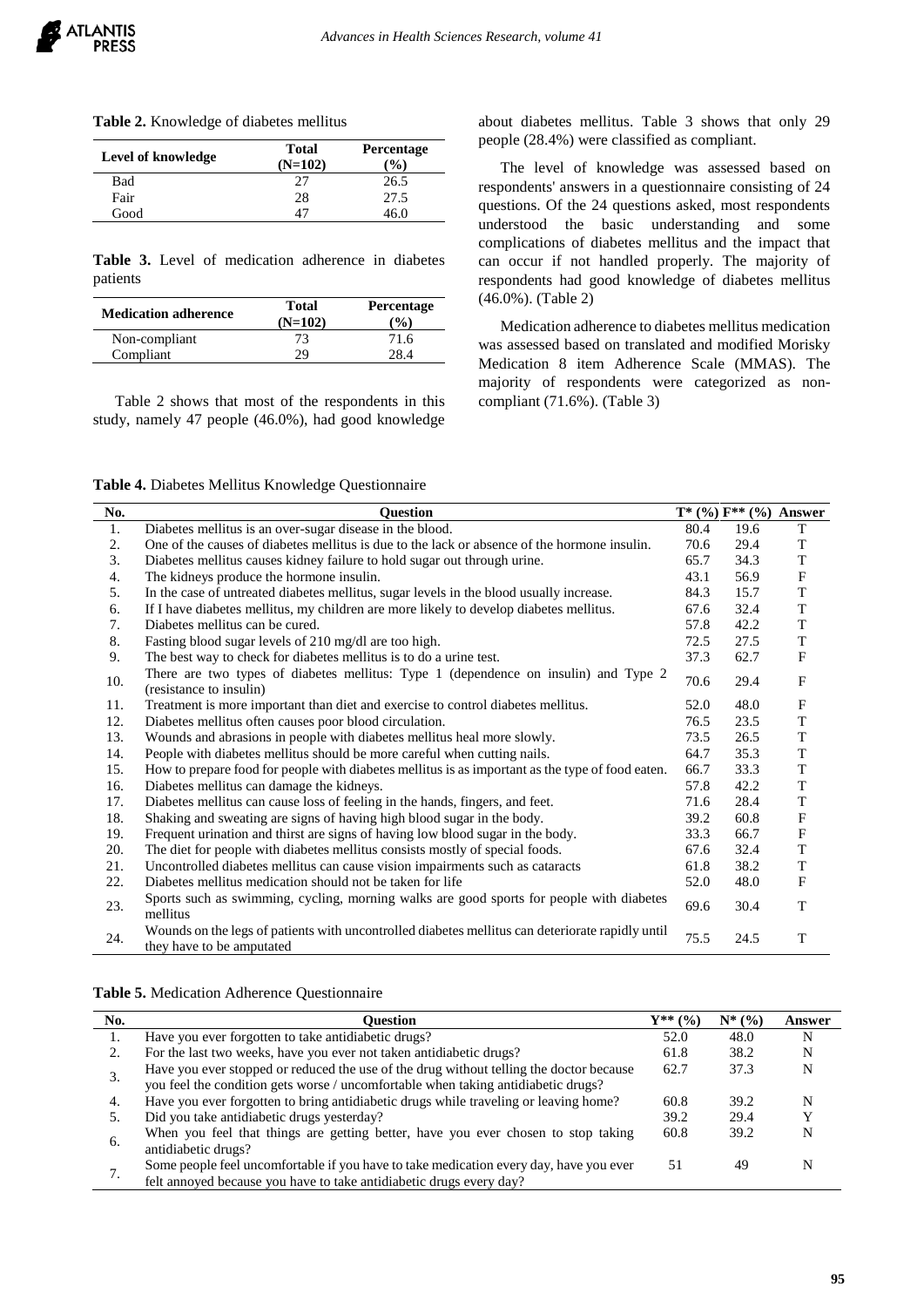**Table 6.** The relationship between knowledge and medication adherence

| Knowledge | <b>Medication Adherence</b> |               | Total     |         |      |
|-----------|-----------------------------|---------------|-----------|---------|------|
|           | Compliant                   | Not-compliant | $(N=102)$ | P value | PR   |
| Good      | 25 (61.8%)                  | 50 (66.67%)   | 75        |         | 2.23 |
| Bad       | 4 (14.8%)                   | 23 (85.18 %)  | רר<br>Δ.  | 0.04    |      |

Table 6 shows that 23 people (85.18%) had a poor knowledge level also not compliant with taking antidiabetic drugs. Meanwhile, there are 50 people with good knowledge (66.67%) who were non-compliant. The number and percentage of compliant patients taking antidiabetic drugs tended to increase in the group of respondents with relatively good knowledge (PR=2.23).

# **4. DISCUSSION**

The majority of respondents had good knowledge about diabetes mellitus (46.0%). Of the 24 questions, there were five statements Respondents answered correctly which consisted of basic understanding and some complications of diabetes mellitus, as well as the impact that can occur if it is not handled properly that respondents mostly correctly selected. The educational background of respondents in this study is one of the factors that influence the result of the research. Most respondents were high school graduates. A higher educational background increases a person's opportunity to have advanced knowledge of diabetes mellitus, similarly with Nazriati et al.'s study, which stated that one's knowledge is influenced by education. Several other factors that can affect a person's level of knowledge include age, experience, and facilities of information media such as radio, television, newspapers, etc [9].

Although most of the respondents in this study had a good level of knowledge about diabetes mellitus, the total percentage can still be considered relatively low because more than 50% of respondents in this study did not have good knowledge about diabetes mellitus. The results differed from research in Sanglah Hospital, Bali. Most respondents know diabetes mellitus, which is classified as good (63.2%) [10]. In addition, the findings from the study at Puskesmas Mandau, Riau, showed a higher number who know about diabetes mellitus, which is classified as good (75%) [9]. Meanwhile, research in India shows results that are more or less similar to the findings in this study, where respondents have a good knowledge of diabetes mellitus (45%) [11].

These differences may be related to differences from various factors from this study with others. One of them is the education program conducted by local health workers individually or on public counseling. Other factors that can influence knowledge are information obtained from others (e.g., neighbors, co-workers), previous experience, education, age, and information facilities such as television, radio, newspapers, etc [9].

Most of the respondents in this study were not compliant with medication (71.6%). The high rate of non-adherence in taking diabetes mellitus drugs was supported by the findings of a study in India, which showed slightly lower results in which 54% of patients did not adhere to the diabetes mellitus treatment regimen [11]. And a study in Pakistan found only 40% of patients were non-compliant taking diabetes mellitus medication [12].

Some factors may result in the high medication nonadherence in this study, as obtained in a study in Pakistan where most non-compliant respondents were those in low socioeconomic status. This condition can reduce opportunities for a person to access proper treatment, either due to medical expenses or transportation costs. In addition, a burden to visit a health facility is indirectly related to reduced exposure to health care workers' education, resulting in insufficient knowledge and motivation of patients for treatment, which ultimately leads to low medication adherence in taking antidiabetic drugs [9][12].

Based on the results of studies, there is a significant relationship between knowledge of medication adherence among diabetes patients ( $p= 0.04$ ). This result is similar to the Mandpe et al. study in India, which showed a significant correlation between knowledge and medication adherence in diabetes mellitus patients (p<0.01) [11] and Nazriati et al. in Mandau, Riau (p<0.05) [9]. Hameed et al. and Jasmine et al. found most patients who did not comply with medication had poor knowledge about the disease and treatment of diabetes mellitus [12][13]. In addition, Hameed et al. found patients who are not fully informed by health workers during treatment tend to be not compliant with medication [12].

#### **5. CONCLUSION**

Most respondents (46.0%) had good knowledge of diabetes mellitus. The majority of respondents had low medication adherence in diabetes mellitus patients (71.6%). There is a statistically significant relationship between knowledge and medication adherence in diabetes patients (p=0.04).